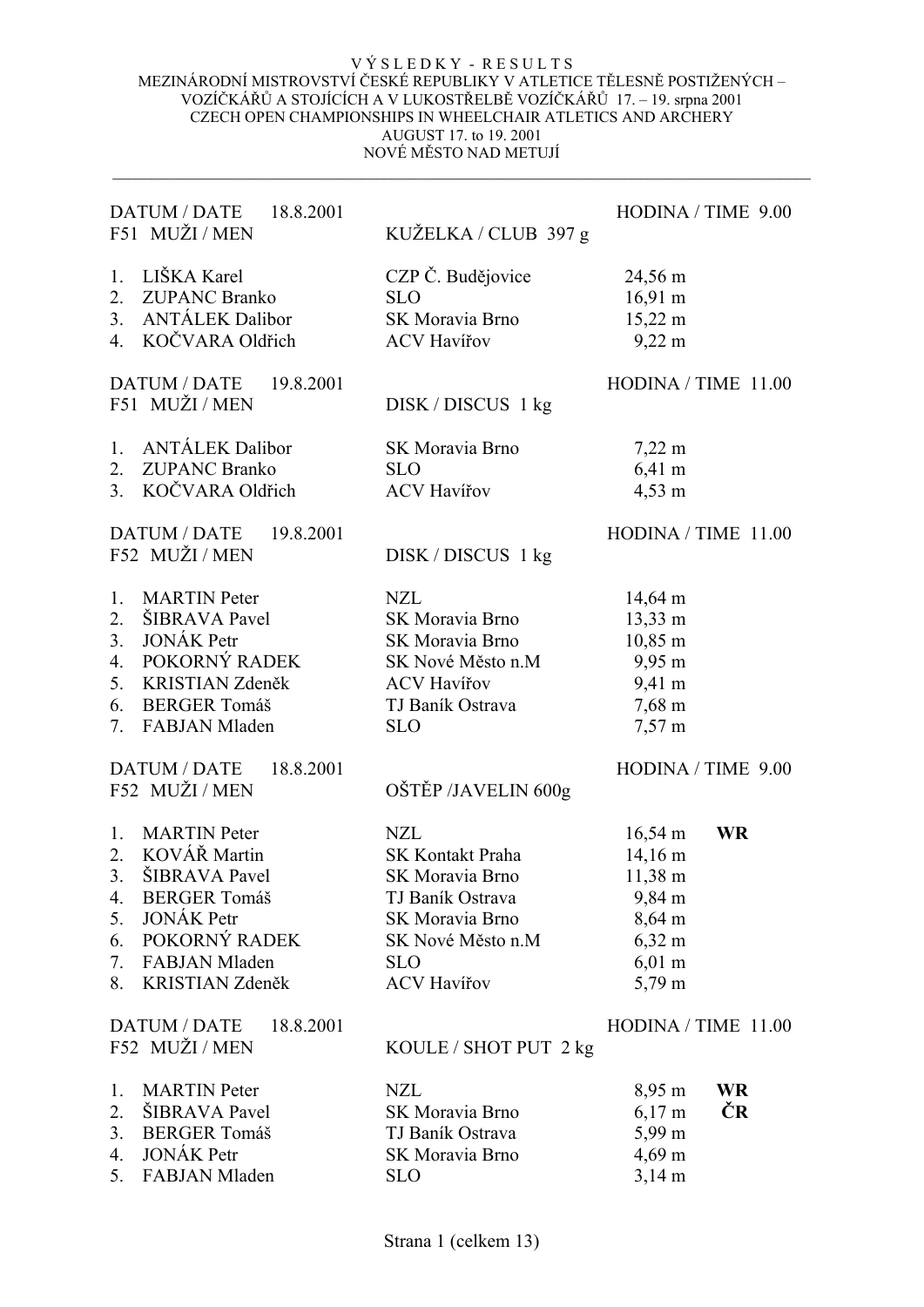| DATUM / DATE 19.8.2001<br>F53 MUŽI / MEN           | DISK / DISCUS 1 kg    | HODINA / TIME 11.00 |
|----------------------------------------------------|-----------------------|---------------------|
| <b>JACHIMOWICZ Robert</b><br>1.                    | POL                   | $22,06 \text{ m}$   |
| 2.<br>PIERI Yiannakis                              | <b>CYP</b>            | $10,15 \; \text{m}$ |
| <b>JUŘICA</b> Petr<br>3.                           | SK Moravia Brno       | $8,68 \text{ m}$    |
| 4. PLANK Henrik                                    | <b>SLO</b>            | 8,64 m              |
| <b>DATUM / DATE</b><br>18.8.2001<br>F53 MUŽI / MEN | OŠTĚP /JAVELIN 600g   | HODINA / TIME 9.00  |
| NICHOLSON Ciaran<br>1.                             | <b>IRE</b>            | $11,25 \; \text{m}$ |
| 2. PLANK Henrik                                    | <b>SLO</b>            | 8,83 m              |
| <b>JUŘICA</b> Petr<br>3 <sup>1</sup>               | SK Moravia Brno       | $6,36 \; \rm{m}$    |
| DATUM / DATE<br>18.8.2001<br>F53 MUŽI / MEN        | KOULE / SHOT PUT 3 kg | HODINA / TIME 11.00 |
| <b>JACHIMOWICZ Robert</b><br>1.                    | POL                   | $5,17 \text{ m}$    |
| 2.<br>NICHOLSON Ciaran                             | <b>IRE</b>            | 4,72 m              |
| 3. PIERI Yiannakis                                 | <b>CYP</b>            | 4,57 m              |
| <b>JUŘICA</b> Petr<br>4.                           | SK Moravia Brno       | $4,12 \; m$         |
| <b>PLANK Henrik</b><br>5.                          | <b>SLO</b>            | $3,52 \text{ m}$    |
| <b>DATUM / DATE</b><br>18.8.2001                   |                       | HODINA / TIME 9.00  |
| F54 MUŽI / MEN                                     | DISK / DISCUS 1 kg    |                     |
| PÜRGL František<br>1.                              | CZP Č. Budějovice     | $27,07 \text{ m}$   |
| 2.<br><b>MALTBY Nick</b>                           | <b>IRE</b>            | 21,88 m             |
| VAŠÍČEK Vojtěch<br>3.                              | SK Moravia Brno       | 19,35 m             |
| PEŠEK Ladislav<br>4.                               | <b>SKV</b> Liberec    | 19,04 m             |
| 5.<br><b>KOFOURIS Martis</b>                       | <b>CYP</b>            | $17,20 \text{ m}$   |
| <b>HULÍN</b> Libor<br>6.                           | SK APA Olomouc        | 16,86 m             |
| NICHOLSON Ciaran<br>7.                             | <b>IRE</b>            | 14,93 m             |
| 8.<br><b>KOUBEK Jaroslav</b>                       | SK Moravia Brno       | 13,77 m             |
| FOLTÝN Pavel<br>9.                                 | SK Nové Město n.M     | $10,40 \text{ m}$   |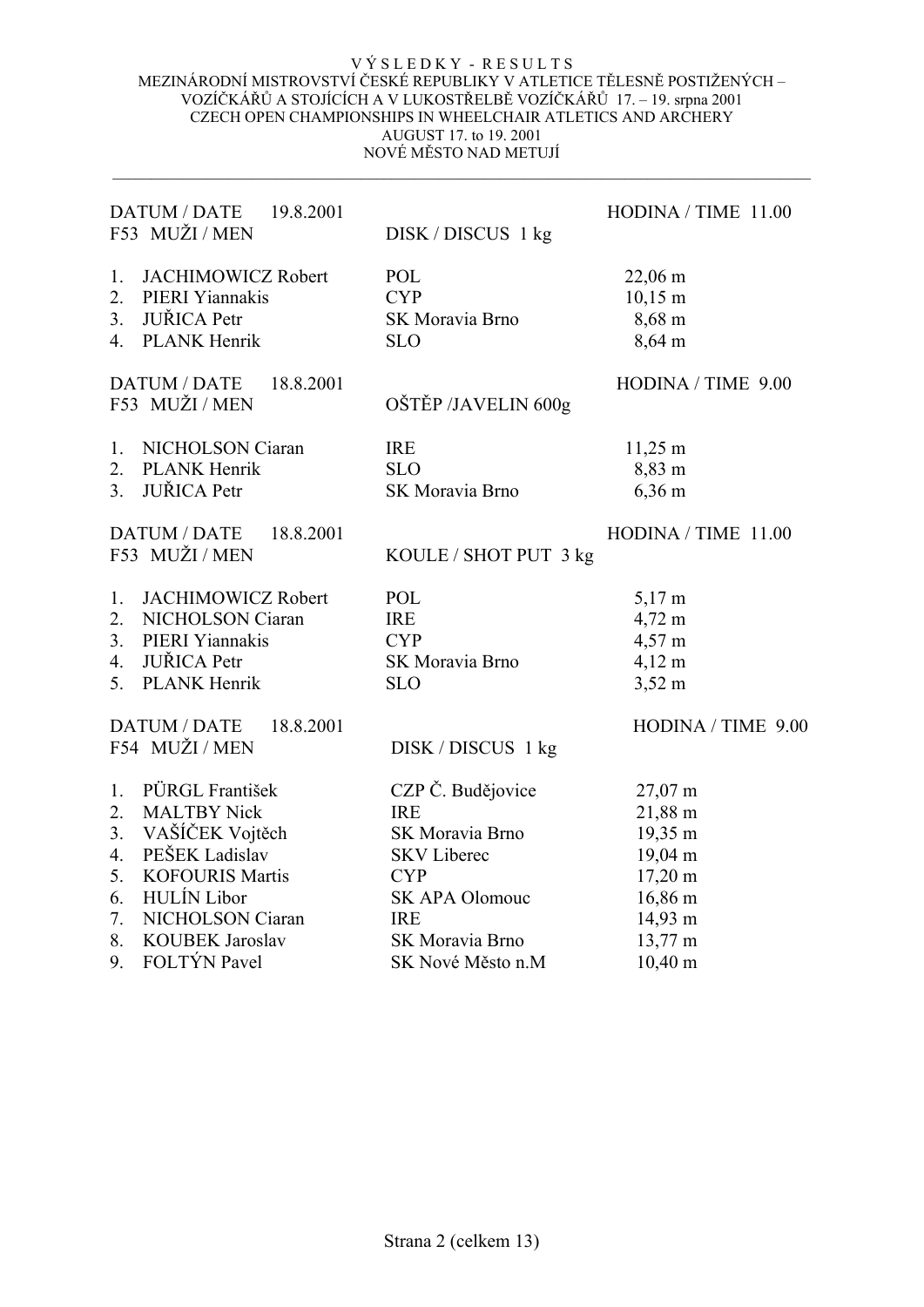| DATUM / DATE<br>19.8.2001<br>F54 MUŽI / MEN                                                                                                                                                                              | OŠTĚP / JAVELIN 600 g                                                                                                                         | HODINA / TIME 9.00                                                                                                                                        |
|--------------------------------------------------------------------------------------------------------------------------------------------------------------------------------------------------------------------------|-----------------------------------------------------------------------------------------------------------------------------------------------|-----------------------------------------------------------------------------------------------------------------------------------------------------------|
| <b>WALLRODT Brnce</b><br>1.<br>PÜRGL František<br>2.<br>3.<br><b>MALTBY Nick</b><br>VAŠÍČEK Vojtěch<br>4.<br><b>HULÍN</b> Libor<br>5.<br><b>KOUBEK Jaroslav</b><br>6.<br>FOLTÝN Pavel<br>7.<br>PIŠTĚCKÝ Vladimír<br>8.   | <b>AUS</b><br>CZP Č. Budějovice<br><b>IRE</b><br>SK Moravia Brno<br>SK APA Olomouc<br>SK Moravia Brno<br>SK Nové Město n.M<br>SK Moravia Brno | $23,08 \; \text{m}$<br>22,46 m<br>17,46 m<br>$16,50 \text{ m}$<br>14,54 m<br>$10,60 \text{ m}$<br>$10,56 \text{ m}$<br>$10,48 \text{ m}$                  |
| DATUM / DATE<br>18.8.2001<br>F54 MUŽI / MEN                                                                                                                                                                              | KOULE / SHOT PUT 4 kg                                                                                                                         | HODINA / TIME 15.00                                                                                                                                       |
| <b>WALLRODT Brnce</b><br>1.<br><b>MALTBY Nick</b><br>2.<br>PÜRGL František<br>3.<br><b>KOFOURIS Martis</b><br>4.<br>PEŠEK Ladislav<br>5.<br>VAŠÍČEK Vojtěch<br>6.<br>PIŠTĚCKÝ Vladimír<br>7.<br>8.<br><b>PANOS Kalis</b> | <b>AUS</b><br><b>IRE</b><br>CZP Č. Budějovice<br><b>CYP</b><br><b>SKV</b> Liberec<br>SK Moravia Brno<br>SK Moravia Brno<br><b>CYP</b>         | 9,31 m<br><b>WR</b><br>$7,38 \text{ m}$<br>$6,73 \; \text{m}$<br>$6,39 \text{ m}$<br>5,81 m<br>$5,77 \text{ m}$<br>$4,63 \; \text{m}$<br>$4,30 \text{ m}$ |
| <b>DATUM / DATE</b><br>19.8.2001<br>F55 MUŽI / MEN                                                                                                                                                                       | DISK / DISCUS 1 kg                                                                                                                            | HODINA / TIME 9.00                                                                                                                                        |
| NĚMEC Martin<br>1.<br>VEČEŘA Jaroslav<br>2.<br>MACÍČEK Libor<br>3.<br><b>WALL Seamus</b><br>4.<br>5.<br><b>STELOS Teodoros</b><br><b>BALGA Zdeněk</b><br>6.                                                              | SK Nové Město n.M<br>SK Moravia Brno<br>SK Moravia Brno<br><b>IRE</b><br><b>CYP</b><br>SK Moravia Brno                                        | $36,87 \text{ m}$<br><b>WR</b><br>$22,07 \text{ m}$<br>$20,70 \text{ m}$<br>20,27 m<br>18,29 m<br>15,84 m                                                 |
| DATUM / DATE<br>18.8.2001<br>F55 MUŽI / MEN                                                                                                                                                                              | OŠTĚP / JAVELIN 600 g                                                                                                                         | $HODINA / TIME$ 11.00                                                                                                                                     |
| MACÍČEK Libor<br>1.<br>VEČEŘA Jaroslav<br>2.<br>RUČKA Josef<br>3.<br><b>BALGA Zdeněk</b><br>4.<br><b>WALL Seamus</b><br>5.                                                                                               | SK Moravia Brno<br>SK Moravia Brno<br><b>ACV Havířov</b><br>SK Moravia Brno<br><b>IRE</b>                                                     | $17,93 \; \text{m}$<br>$17,10 \text{ m}$<br>15,96 m<br>13,81 m<br>13,25 m                                                                                 |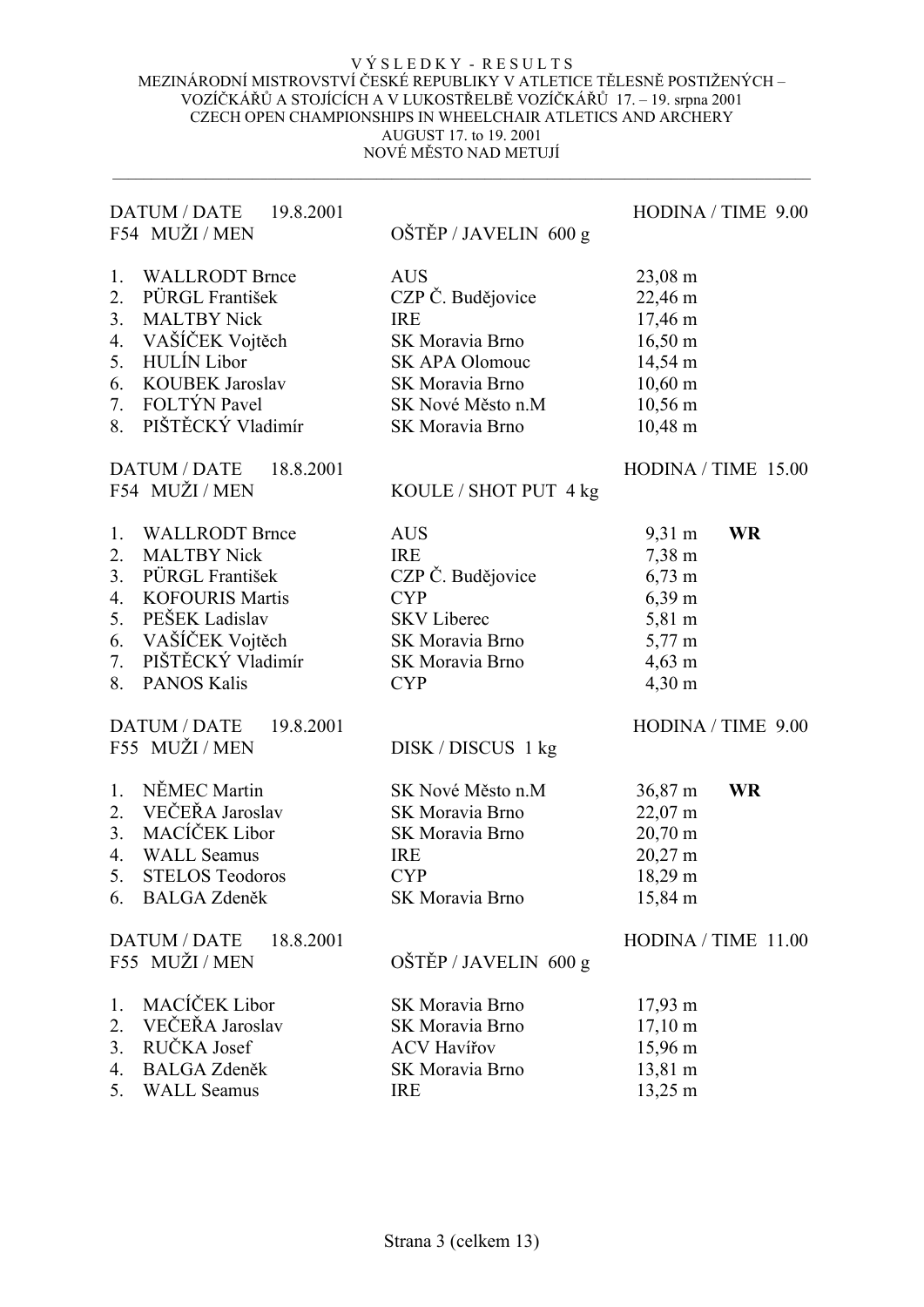| DATUM / DATE<br>18.8.2001<br>F55 MUŽI / MEN        | KOULE / SHOT PUT 4 kg | HODINA / TIME 17.00 |
|----------------------------------------------------|-----------------------|---------------------|
| NĚMEC Martin<br>1.                                 | SK Nové Město n.M     | $10,36 \text{ m}$   |
| 2. VEČEŘA Jaroslav                                 | SK Moravia Brno       | $7,17 \text{ m}$    |
| MACÍČEK Libor<br>3.                                | SK Moravia Brno       | $7,09 \text{ m}$    |
| RUČKA Josef<br>4.                                  | <b>ACV Havířov</b>    | $6,60 \; \rm{m}$    |
| 5.<br><b>WALL Seamus</b>                           | <b>IRE</b>            | 5,91 m              |
| <b>BALGA Zdeněk</b><br>6.                          | SK Moravia Brno       | $5,67 \text{ m}$    |
| <b>DATUM / DATE</b><br>18.8.2001<br>F56 MUŽI / MEN |                       | HODINA / TIME 17.00 |
|                                                    | DISK / DISCUS 1 kg    |                     |
| <b>STIFALL Brian</b><br>1.                         | <b>AUS</b>            | 27,80 m             |
| <b>WEIBERLE Eugen</b><br>2.                        | <b>BRD</b>            | 27,09 m             |
| DANKO Štefan<br>3.                                 | SK Nové Město n.M     | $26,60 \text{ m}$   |
| <b>GEIER Libor</b><br>4.                           | SK Moravia Brno       | $19,04 \text{ m}$   |
| <b>DATUM / DATE</b><br>18.8.2001                   |                       | HODINA / TIME 11.00 |
| F56 MUŽI / MEN                                     | OŠTĚP / JAVELIN 600 g |                     |
| ŠTIAK Josef<br>1.                                  | CZP Č. Budějovice     | 28,04 m             |
| 2. WEIBERLE EUGEN                                  | <b>BRD</b>            | $25,71 \text{ m}$   |
| 3. DANKO Štefan                                    | SK Nové Město n.M.    | $24,19 \text{ m}$   |
| <b>STIFALL Brian</b><br>$\overline{4}$ .           | <b>AUS</b>            | 22,23 m             |
| <b>GEIER Libor</b><br>5.                           | SK Moravia Brno       | 19,25 m             |
| <b>DATUM / DATE</b><br>19.8.2001                   |                       | HODINA / TIME 9.00  |
| F56 MUŽI / MEN                                     | KOULE / SHOT PUT 4 kg |                     |
| 1. WEIBERLE EUGEN                                  | <b>BRD</b>            | 8,95 m              |
| 2.<br><b>STIFALL Brian</b>                         | <b>AUS</b>            | 8,45 m              |
| ŠTIAK Josef<br>3.                                  | CZP Č. Budějovice     | 8,31 m              |
| <b>GEIER Libor</b><br>4.                           | SK Moravia Brno       | $7,06 \; \text{m}$  |
| DANKO Štefan<br>5.                                 | SK Nové Město n.M.    | $6,61 \text{ m}$    |
| <b>DATUM / DATE</b><br>18.8.2001                   |                       | HODINA / TIME 17.00 |
| F57 MUŽI / MEN                                     | DISK / DISCUS 1 kg    |                     |
| <b>CLARK</b> Sam<br>1.                             | <b>AUS</b>            | $30,23 \; \text{m}$ |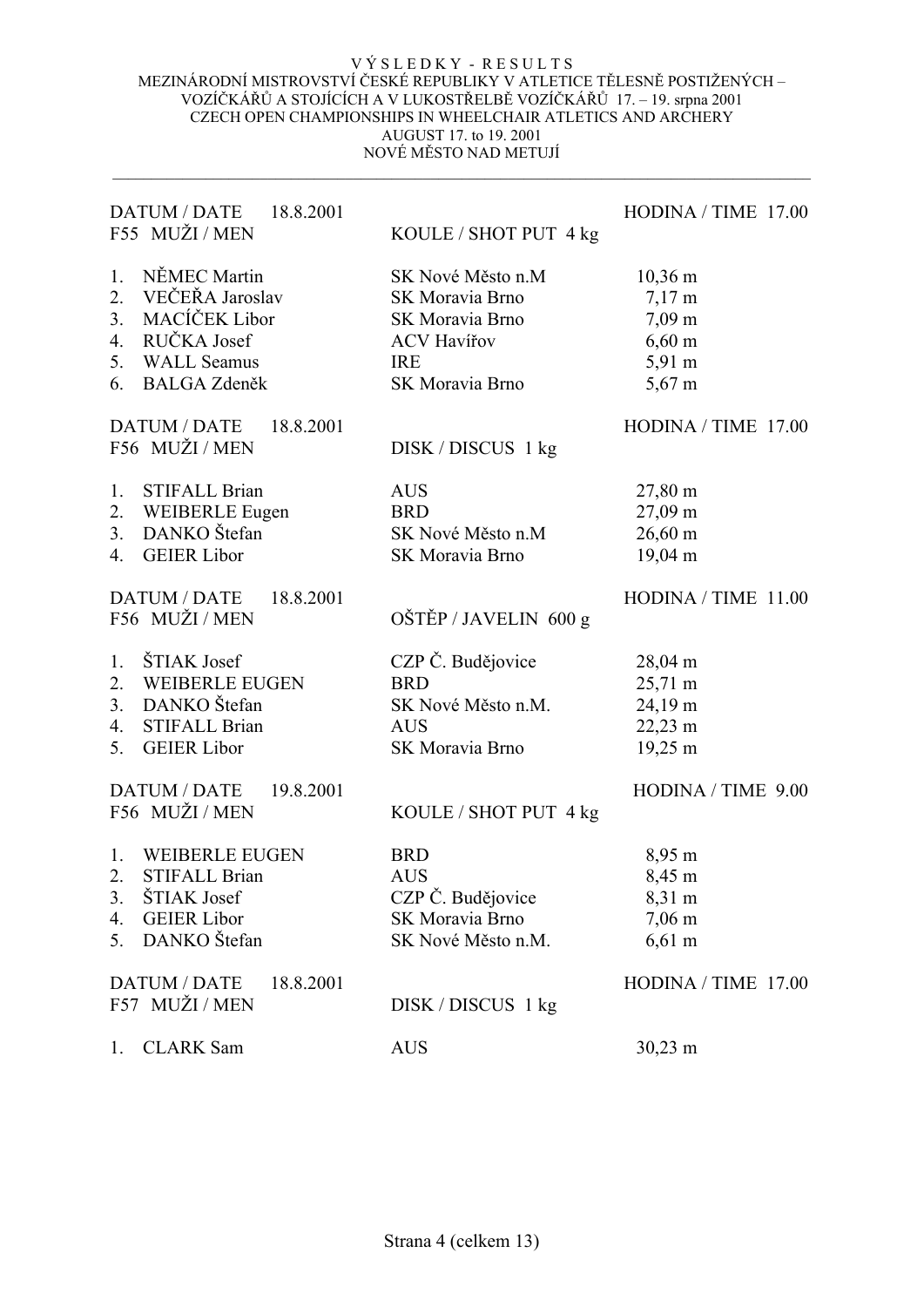| DATUM / DATE 18.8.2001<br>F57 MUŽI / MEN                                                                  | OŠTĚP / JAVELIN 600 g                                | HODINA / TIME 11.00                                             |
|-----------------------------------------------------------------------------------------------------------|------------------------------------------------------|-----------------------------------------------------------------|
| HUŤKA Július<br>$1_{\cdot}$<br><b>CLARK</b> Sam<br>2.<br>3.<br><b>AVRAAM Panicos</b><br>4. Mc CATHY James | <b>SVK</b><br><b>AUS</b><br><b>CYP</b><br><b>IRE</b> | 32,84 m<br>28,41 m<br>23,61 m<br>22,38 m                        |
| DATUM / DATE<br>19.8.2001<br>F57 MUŽI / MEN                                                               | KOULE / SHOT PUT 4 kg                                | HODINA / TIME 9.00                                              |
| HUŤKA Július<br>1.<br><b>CLARK Sam</b><br>$\overline{2}$ .<br>Mc CATHY James<br>3.                        | <b>SVK</b><br><b>AUS</b><br><b>IRE</b>               | $11,81 \; \text{m}$<br>$10,28 \text{ m}$<br>$10,23 \; \text{m}$ |
| <b>DATUM / DATE</b><br>18.8.2001<br>F58 MUŽI / MEN                                                        | DISK/DISCUS 1 kg                                     | HODINA / TIME 17.00                                             |
| <b>ALGIRDAS Tatulis</b><br>1.<br><b>TLUK Martin</b><br>2.                                                 | <b>LIT</b><br>SK Nové Město n.M.                     | $45,51 \text{ m}$<br>ČR<br>$16,41 \text{ m}$                    |
| <b>DATUM / DATE</b><br>18.8.2001<br>F58 MUŽI/MEN                                                          | OŠTĚP / JAVELIN 600 g                                | HODINA / TIME 11.00                                             |
| 1. TLUK Martin                                                                                            | SK Nové Město n.M.                                   | $17,84 \text{ m}$                                               |
| <b>DATUM / DATE</b><br>19.8.2001<br>F58 MUŽI / MEN                                                        | KOULE / SHOT PUT 5 kg                                | HODINA / TIME 9.00                                              |
| 1. ALGIRDAS Tatulis<br><b>TLUK Martin</b><br>2.                                                           | <b>LIT</b><br>SK Nové Město n.M.                     | $11,22 \text{ m}$<br>$5,50 \text{ m}$                           |
| DATUM / DATE 18.8.2001<br>F51 ŽENY / WOMEN                                                                | KUŽELKA / CLUB 397 g                                 | $HODINA / TIME$ 15.00                                           |
| 1. O'NEILL Catherine                                                                                      | <b>IRE</b>                                           | <b>WR</b><br>$15,83 \; \text{m}$                                |
| DATUM / DATE<br>18.8.2001<br>F51 ŽENY / WOMEN                                                             | DISK / DISCUS 1 kg                                   | $HODINA / TIME$ 17.00                                           |
| KNIEZKOVÁ Martina<br>1.<br>O'NEILL Catherine<br>2.                                                        | <b>ACV Havířov</b><br><b>IRE</b>                     | <b>WR</b><br>$13,77 \text{ m}$<br>$6,21 \text{ m}$              |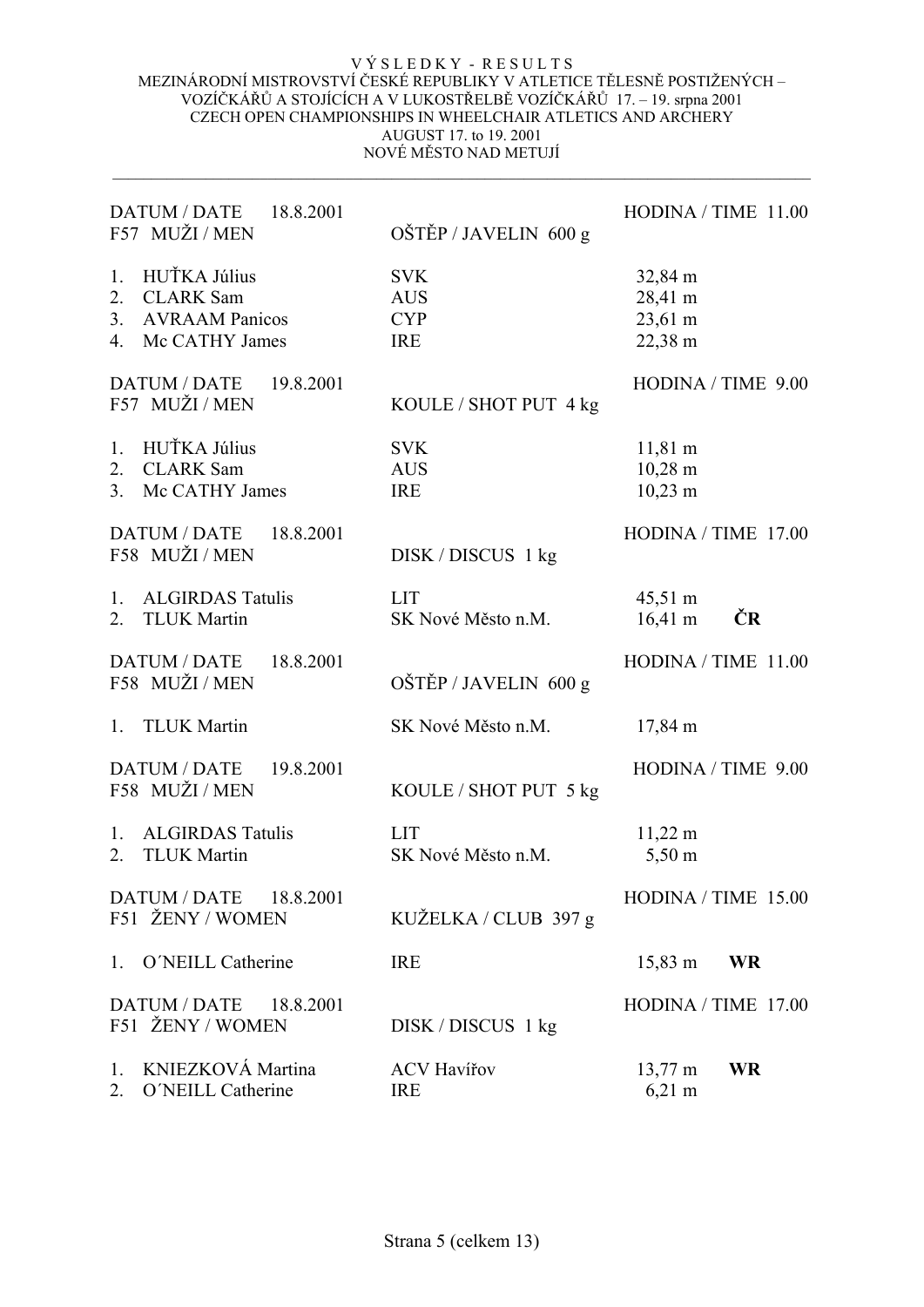| DATUM / DATE 18.8.2001<br>F52 ŽENY / WOMEN                                      | DISK / DISCUS 1 kg                                       | HODINA / TIME 17.00                               |
|---------------------------------------------------------------------------------|----------------------------------------------------------|---------------------------------------------------|
| 1. BREATHNACH Eimear                                                            | <b>IRE</b>                                               | $6,63 \; \rm{m}$                                  |
| DATUM / DATE 18.8.2001<br>F52 ŽENY / WOMEN                                      | OŠTĚP / JAVELIN 600g                                     | HODINA / TIME 15.00                               |
| 1. KNIEZKOVÁ Martina<br>2. BREATHNACH Eimear                                    | <b>ACV Havířov</b><br><b>IRE</b>                         | 8,30 m<br>$6,18 \; \rm{m}$                        |
| DATUM / DATE 18.8.2001<br>F53 ŽENY / WOMEN                                      | KOULE / SHOT PUT 3 kg                                    | HODINA / TIME 9.00                                |
| <b>BREATHNACH Eimear</b><br>1 <sup>1</sup>                                      | <b>IRE</b>                                               | $2,46 \text{ m}$                                  |
| DATUM / DATE 18.8.2000<br>F54 ŽENY / WOMEN                                      | DISK/DISCUS 1 kg                                         | HODINA / TIME 17.00                               |
| 1. KACANU Eva                                                                   | SK APA Olomouc                                           | 9,48 m                                            |
| DATUM / DATE 18.8.2001<br>F54 ŽENY / WOMEN                                      | OŠTĚP / JAVELIN 600g                                     | HODINA / TIME 15.00                               |
| 1. KACANU Eva                                                                   | SK APA Olomouc                                           | ČR<br>$9,39 \text{ m}$                            |
| DATUM / DATE 18.8.2001<br>F54 ŽENY / WOMEN                                      | KOULE / SHOT PUT 3 kg                                    | HODINA / TIME 9.00                                |
| <b>KACANU Eva</b><br>1.                                                         | <b>SK APA Olomouc</b>                                    | $5,00 \text{ m}$                                  |
| <b>DATUM / DATE</b><br>18.8.2001<br>F55 ŽENY / WOMEN                            | DISK / DISCUS 1 kg                                       | HODINA / TIME 17.00                               |
| HOLD Lynda<br>1.<br>JIRÁSKOVÁ Věra<br>$\overline{2}$ .<br>DVOŘÁKOVÁ Katka<br>3. | <b>AUS</b><br>SK Nové Město n. M.<br>SK Nové Město n. M. | $19,90 \text{ m}$<br>15,48 m<br>$15,12 \text{ m}$ |
| <b>DATUM / DATE</b><br>18.8.2001<br>F55 ŽENY / WOMEN                            | OŠTĚP / JAVELIN 600g                                     | HODINA / TIME 15.00                               |
| JIRÁSKOVÁ Věra<br>1.<br>DVOŘÁKOVÁ Katka<br>$\overline{2}$ .                     | SK Nové Město n. M.<br>SK Nové Město n. M.               | $11,12 \text{ m}$<br>$10,41 \text{ m}$            |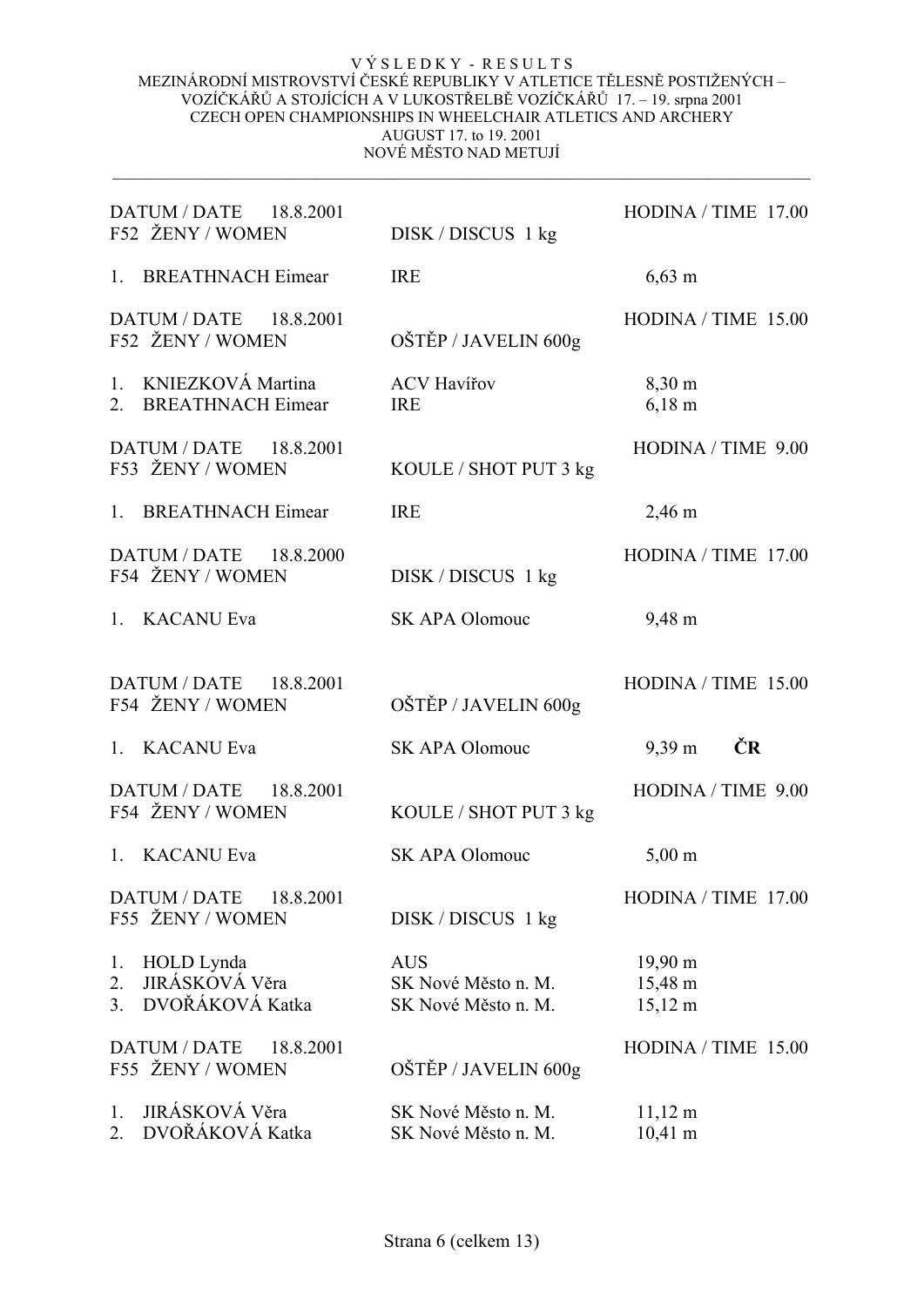|                                                                                                                   |                                                                                                   | HODINA / TIME 9.00                                  |
|-------------------------------------------------------------------------------------------------------------------|---------------------------------------------------------------------------------------------------|-----------------------------------------------------|
| DATUM / DATE 18.8.2001<br>F55 ŽENY / WOMEN                                                                        | KOULE / SHOT PUT 3 kg                                                                             |                                                     |
| HOLD Lynda<br>1.<br>2. JIRÁSKOVÁ Věra<br>3. DVOŘÁKOVÁ Katka                                                       | <b>AUS</b><br>SK Nové Město n. M.<br>SK Nové Město n. M.                                          | $7,01 \text{ m}$<br>5,56 m<br>$5,18 \; \text{m}$    |
| DATUM / DATE 18.8.2001<br>F56 ŽENY / WOMEN                                                                        | DISK / DISCUS 1 kg                                                                                | HODINA / TIME 17.00                                 |
| STODOLOVÁ Hana<br>$1_{\cdot}$                                                                                     | <b>SK APA Olomouc</b>                                                                             | $6,42 \; \rm{m}$                                    |
| DATUM / DATE 18.8.2001<br>F56 ŽENY / WOMEN                                                                        | OŠTĚP / JAVELIN 600g                                                                              | HODINA / TIME 15.00                                 |
| 1. STODOLOVÁ Hana                                                                                                 | <b>SK APA Olomouc</b>                                                                             | 5,82 m                                              |
| <b>DATUM / DATE</b><br>18.8.2001<br>F56 ŽENY / WOMEN                                                              | KOULE / SHOT PUT 3 kg                                                                             | HODINA / TIME 9.00                                  |
| STODOLOVÁ Hana<br>1.                                                                                              | <b>SK APA Olomouc</b>                                                                             | $2,39 \text{ m}$                                    |
| DATUM / DATE 18.8.2001<br>F58 ŽENY / WOMEN                                                                        | DISK / DISCUS 1 kg                                                                                | HODINA / TIME 17.00                                 |
| 1. RUŽNAK Mirjana                                                                                                 | <b>CRO</b>                                                                                        | $14,85 \; \mathrm{m}$                               |
| DATUM / DATE<br>18.8.2001<br>F58 ŽENY / WOMEN                                                                     | OŠTĚP / JAVELIN 600g                                                                              | HODINA / TIME 15.00                                 |
| 1. RUŽNAK Mirjana                                                                                                 | <b>CRO</b>                                                                                        | $11,69 \text{ m}$                                   |
| DATUM / DATE<br>18.8.2001<br>F58 ŽENY / WOMEN                                                                     | KOULE / SHOT PUT 4 kg                                                                             | HODINA / TIME 9.00                                  |
| 1. RUŽNAK Mirjana                                                                                                 | <b>CRO</b>                                                                                        | 5,48 m                                              |
| <b>DATUM / DATE</b><br>18.8.2001<br>F42 MUŽI / MEN                                                                | $DISK / DISCUS$ 1,5 kg                                                                            | HODINA / TIME 10.00                                 |
| DVOŘÁK Bohuslav<br>1.<br>ZAJÍC Josef<br>2.<br>DOSTÁL Jan<br>3.<br><b>JON</b> Pavel<br>4.<br>JUHASZ Jaroslav<br>5. | <b>USK Praha</b><br>CZP Č. Budějovice<br><b>USK Praha</b><br><b>USK Praha</b><br>TJ Baník Ostrava | 28,40 m<br>25,35 m<br>25,06 m<br>22,05 m<br>17,36 m |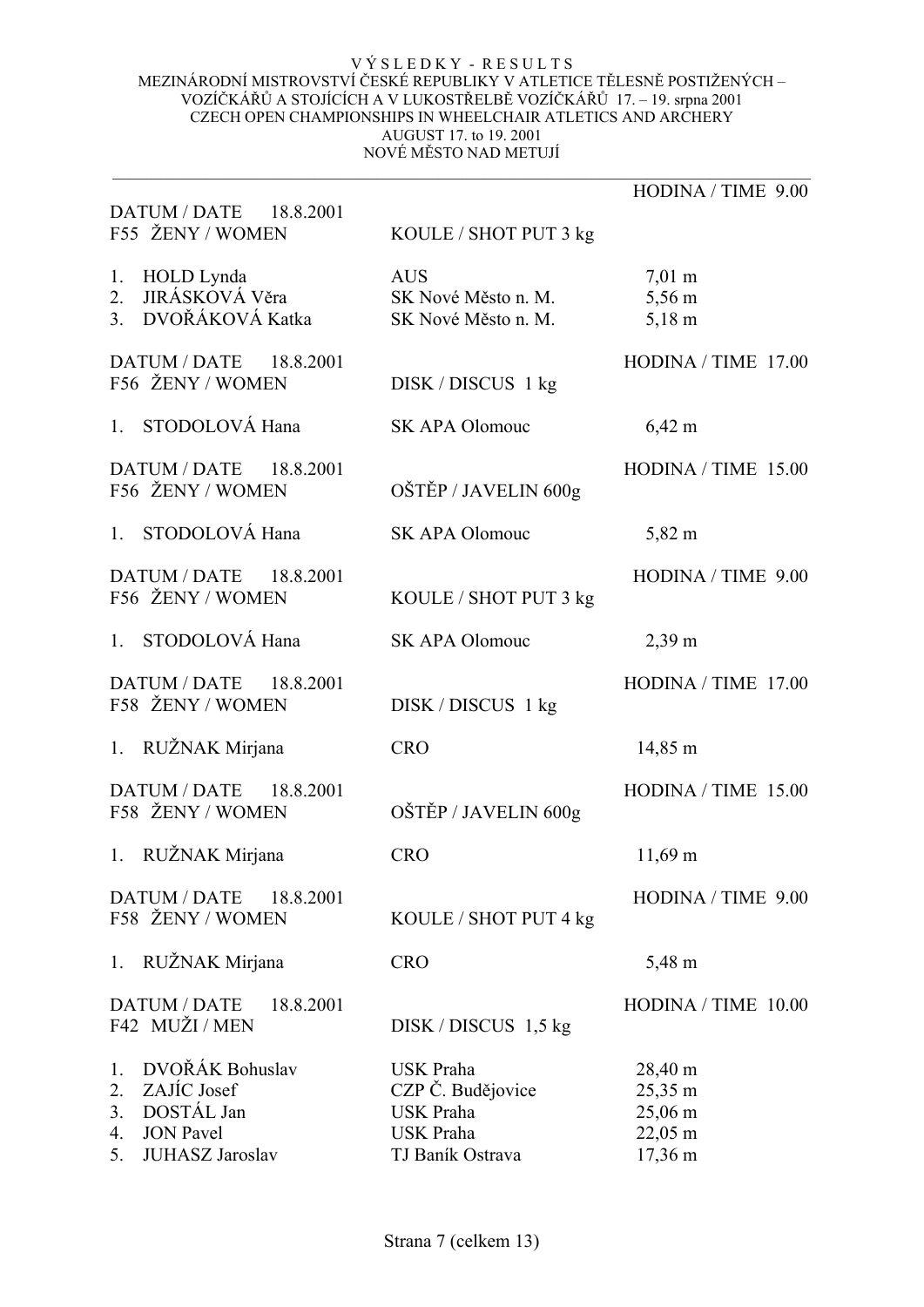|                                          |                          | HODINA / TIME 11.00 |
|------------------------------------------|--------------------------|---------------------|
| DATUM / DATE 18.8.2001<br>F42 MUŽI / MEN | OŠTĚP / JAVELIN 800 g    |                     |
|                                          |                          |                     |
| DOSTÁL Jan<br>1.                         | <b>USK Praha</b>         | $30,18 \text{ m}$   |
| DVOŘÁK Bohuslav<br>2.                    | <b>USK Praha</b>         | 25,49 m             |
| ZAJÍC Josef<br>3.                        | CZP Č. Budějovice        | 20,94 m             |
| <b>JON</b> Pavel<br>4.                   | <b>USK Praha</b>         | 20,38 m             |
| 5.<br><b>JUHASZ Jaroslav</b>             | TJ Baník Ostrava         | 18,90 m             |
| <b>DATUM / DATE</b><br>19.8.2001         |                          | HODINA / TIME 9.00  |
| F42 MUŽI / MEN                           | KOULE / SHOT PUT 6,25 kg |                     |
| DVOŘÁK Bohuslav<br>1.                    | <b>USK Praha</b>         | $7,78 \; \text{m}$  |
| ZAJÍC Josef<br>2.                        | CZP Č. Budějovice        | $6,79 \text{ m}$    |
| <b>JUHASZ Jaroslav</b><br>3.             | TJ Baník Ostrava         | 5,94 m              |
| <b>DATUM / DATE</b><br>18.8.2001         |                          | HODINA / TIME 10.00 |
| F44 MUŽI / MEN                           | $DISK / DISCUS$ 1,5 kg   |                     |
| DOLEŽAL Jiří<br>1.                       | SK Nové Město n. M.      | 41,54 m             |
| VŠOLÁK Ladislav<br>2.                    | SK Frýdek Místek         | 35,92 m             |
| FOTKO Josef<br>3 <sub>1</sub>            | <b>AFK Pardubice</b>     | 32,89 m             |
| <b>GAFFKE Roman</b><br>4.                | POL                      | 32,35 m             |
| <b>HAVELKA</b> Michal<br>5.              | CZP Č. Budějovice        | $21,44 \text{ m}$   |
| <b>DATUM / DATE</b><br>18.8.2001         |                          | HODINA / TIME 11.00 |
| F44 MUŽI / MEN                           | OŠTĚP / JAVELIN 800 g    |                     |
| FOTKO Josef<br>1.                        | <b>AFK</b> Pardubice     | $40,42 \text{ m}$   |
| 2. VŠOLÁK Ladislav                       | SK Frýdek Místek         | 29,87 m             |
| <b>HAVELKA</b> Michal<br>3.              | CZP Č. Budějovice        | 29,59 m             |
| <b>DATUM / DATE</b><br>19.8.2001         |                          | HODINA / TIME 9.00  |
| F44 MUŽI / MEN                           | KOULE / SHOT PUT 6,25 kg |                     |
| <b>GAFFKE Roman</b><br>1.                | <b>POL</b>               | $12,77 \text{ m}$   |
| DOLEŽAL Jiří<br>2.                       | SK Nové Město n. M.      | $11,40 \text{ m}$   |
| VŠOLÁK Ladislav<br>3.                    | SK Frýdek Místek         | $10,17 \text{ m}$   |
| <b>HAVELKA</b> Michal<br>4.              | CZP Č. Budějovice        | 7,80 m              |
| 18.8.2001<br><b>DATUM / DATE</b>         |                          | HODINA / TIME 10.00 |
| F46 MUŽI / MEN                           | $DISK / DISCUS$ 1,5 kg   |                     |
| <b>ERBEN Roman</b><br>1.                 | CZP Č. Budějovice        | ČR<br>40,99 m       |
| ČERVINKA Lubomír<br>2.                   | <b>SK Nola Teplice</b>   | 21,96 m             |
|                                          |                          |                     |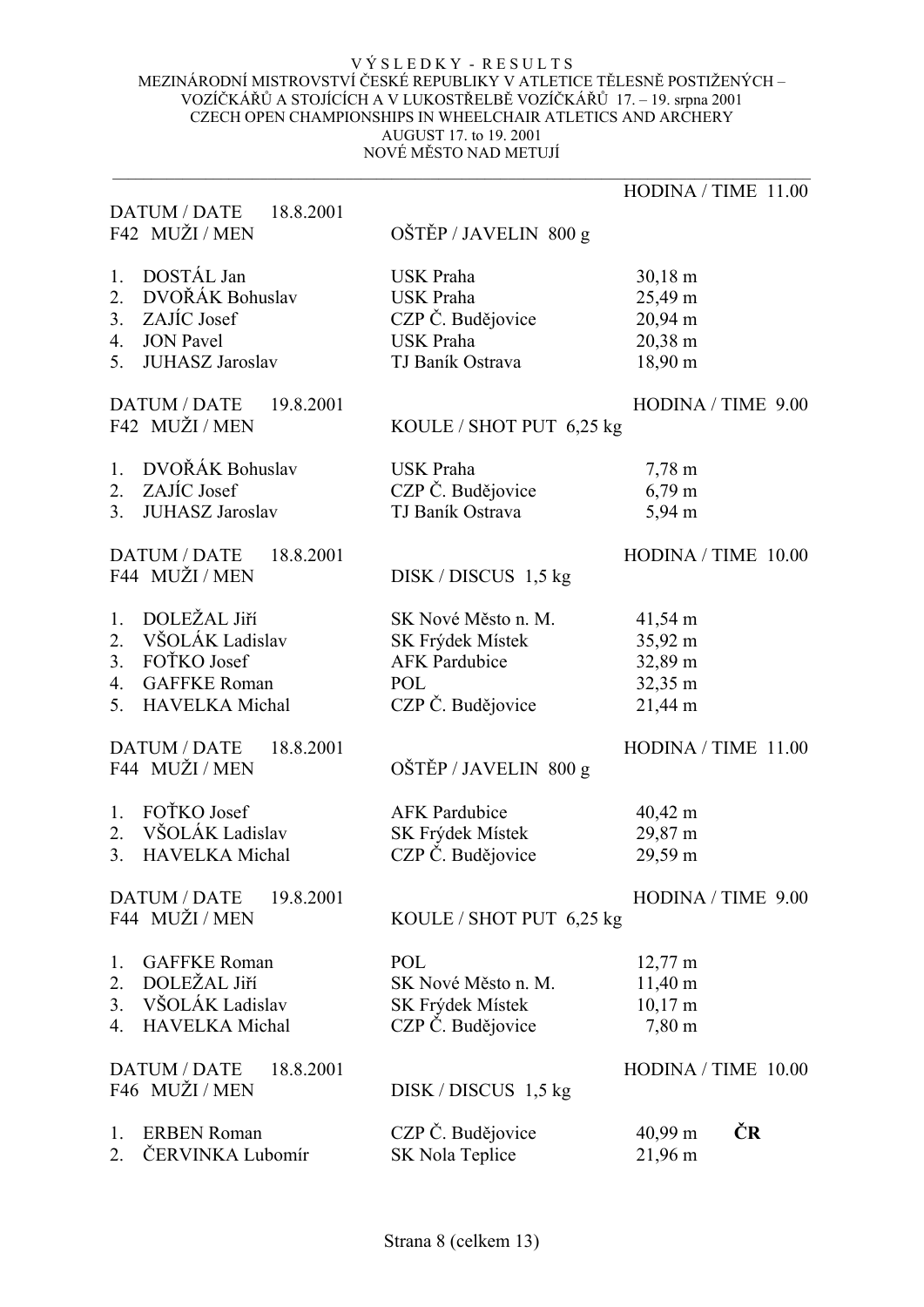|                                                         | HODINA / TIME 11.00                                          |
|---------------------------------------------------------|--------------------------------------------------------------|
| OŠTĚP / JAVELIN 800 g                                   |                                                              |
| SK Nola Teplice<br>CZP Č. Budějovice                    | $25,08 \; \text{m}$<br>$14,03 \; \text{m}$                   |
|                                                         | HODINA / TIME 9.00                                           |
| CZP Č. Budějovice<br>SK Nola Teplice                    | $11,00 \; \text{m}$<br>8,44 m                                |
| $DISK / DISCUS$ 1,5 kg                                  | HODINA / TIME 9.00                                           |
| <b>USK Praha</b><br><b>TJ Krnov</b>                     | $16,02 \; \text{m}$<br>$7,71 \text{ m}$                      |
| OŠTĚP / JAVELIN 800 g                                   | HODINA / TIME 12.00                                          |
| <b>USK Praha</b><br><b>TJ Krnov</b>                     | 11,89 m<br>8,16 m                                            |
| KOULE / SHOT PUT 4 kg                                   | HODINA / TIME 10.00                                          |
| <b>USK Praha</b><br><b>USK Praha</b><br><b>TJ Krnov</b> | $5,05 \; \text{m}$<br>$5,05 \; \text{m}$<br>$4,07 \text{ m}$ |
| $DISK / DISCUS$ 1,5 kg                                  | HODINA / TIME 9.00                                           |
| TJ Baník Ostrava                                        | $16,23 \text{ m}$                                            |
| OŠTĚP / JAVELIN 800 g                                   | HODINA / TIME 12.00                                          |
| TJ Baník Ostrava                                        | 13,37 m                                                      |
| KOULE / SHOT PUT 4 kg                                   | HODINA / TIME 10.00                                          |
| TJ Baník Ostrava                                        | $6,28 \; \rm{m}$                                             |
|                                                         | KOULE / SHOT PUT 6,25 kg                                     |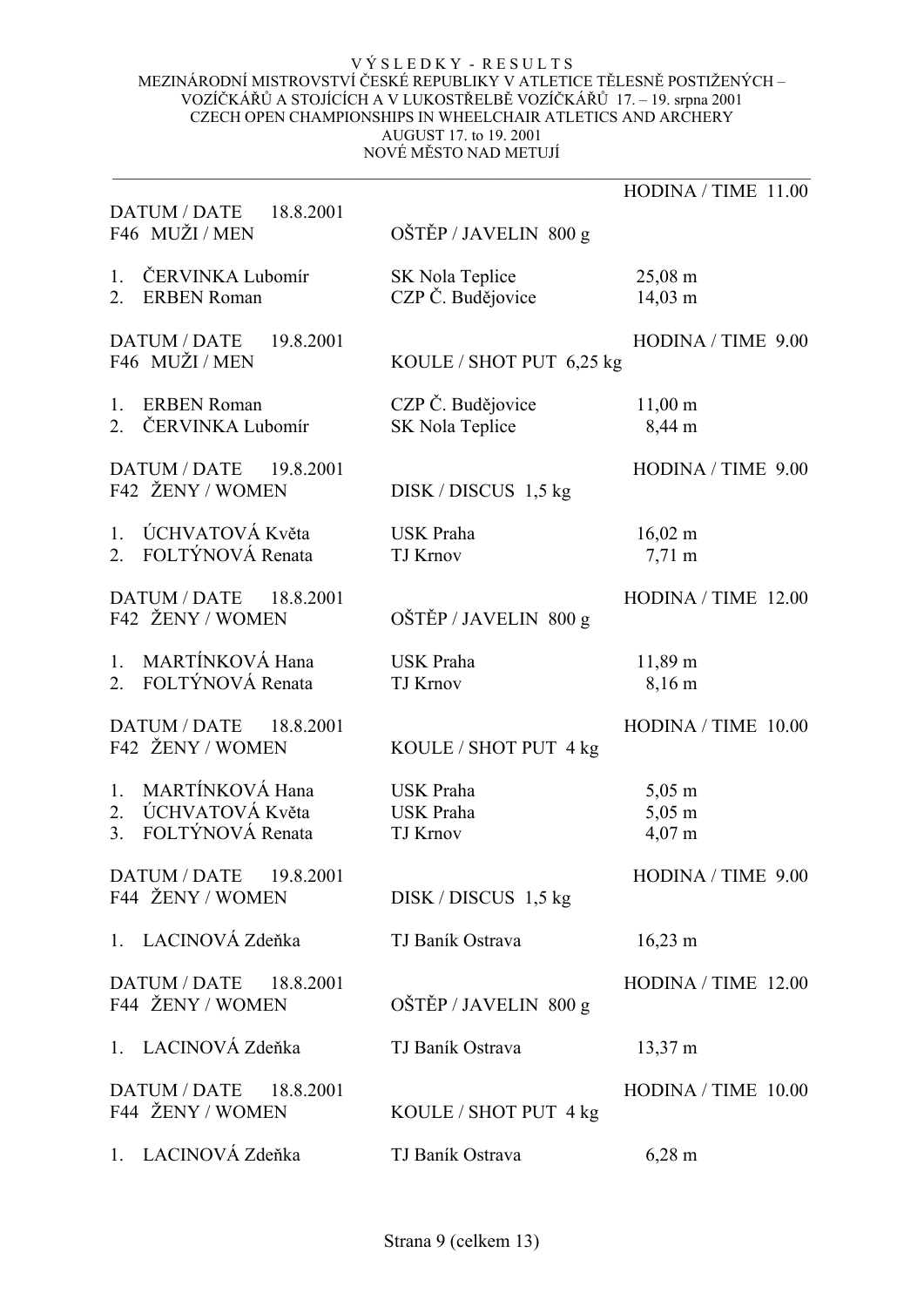|                                                                                           |                                                                 | HODINA / TIME 9.00                                                       |
|-------------------------------------------------------------------------------------------|-----------------------------------------------------------------|--------------------------------------------------------------------------|
| DATUM / DATE 19.8.2001<br>F46 ŽENY / WOMEN                                                | $DISK / DISCUS$ 1,5 kg                                          |                                                                          |
| FOLTOVÁ Veronika<br>1.<br>GAJARSKÁ Lenka<br>2.<br>3 <sub>1</sub><br><b>MAJAROVÁ Marie</b> | TJ Jiskra Pardubice<br><b>SVK Pardubice</b><br>TJ Baník Ostrava | $18,54 \text{ m}$<br>$16,04 \text{ m}$<br>$10,64 \text{ m}$              |
| <b>DATUM / DATE</b><br>18.8.2001<br>F46 ŽENY / WOMEN                                      | OŠTĚP / JAVELIN 800 g                                           | HODINA / TIME 12.00                                                      |
| FOLTOVÁ Veronika<br>1.<br>GAJARSKÁ Lenka<br>2.<br><b>MAJAROVÁ Marie</b><br>3.             | TJ Jiskra Pardubice<br><b>SVK Pardubice</b><br>TJ Baník Ostrava | $19,29 \text{ m}$<br>$12,82 \text{ m}$<br>12,39 m<br>HODINA / TIME 10.00 |
| DATUM / DATE 18.8.2001<br>F46 ŽENY / WOMEN                                                | KOULE / SHOT PUT 4 kg                                           |                                                                          |
| FOLTOVÁ Veronika<br>1.<br><b>MAJAROVÁ Marie</b><br>$\overline{2}$                         | TJ Jiskra Pardubice<br>TJ Baník Ostrava                         | $7,09 \text{ m}$<br>5,46 m                                               |
| DATUM / DATE 18.8.2001<br>T46 ŽENY / WOMEN                                                | 100 m BĚH / RUN                                                 | HODINA / TIME 9.40                                                       |
| GAJARSKÁ Lenka<br>1.                                                                      | <b>SVK</b>                                                      | 14,7 sec.                                                                |
| DATUM / DATE 18.8.2001<br>T46 ŽENY / WOMEN                                                | 200 m BĚH / RUN                                                 | HODINA / TIME 11.00                                                      |
| 1. GAJARSKÁ Lenka                                                                         | <b>SVK</b>                                                      | $31,1$ sec.                                                              |
| <b>DATUM / DATE</b><br>18.8.2001<br>F42 ŽENY / WOMEN                                      | VÝŠKA / HIGH JUMP                                               | HODINA / TIME 9.00                                                       |
| MARTÍNKOVÁ Hana<br>1 <sup>1</sup>                                                         | <b>USK Praha</b>                                                | 125 cm                                                                   |
| <b>DATUM / DATE</b><br>18.8.2001<br>F42 MUŽI/MEN                                          | VÝŠKA / HIGH JUMP                                               | HODINA / TIME 9.00                                                       |
| DOSTÁL Jan<br>$1_{\cdot}$<br>DVOŘÁK Bohuslav<br>2.<br>3.<br><b>JON Pavel</b>              | <b>USK Praha</b><br><b>USK Praha</b><br><b>USK Praha</b>        | ČR<br>166 cm<br>135 cm<br>$110 \text{ cm}$                               |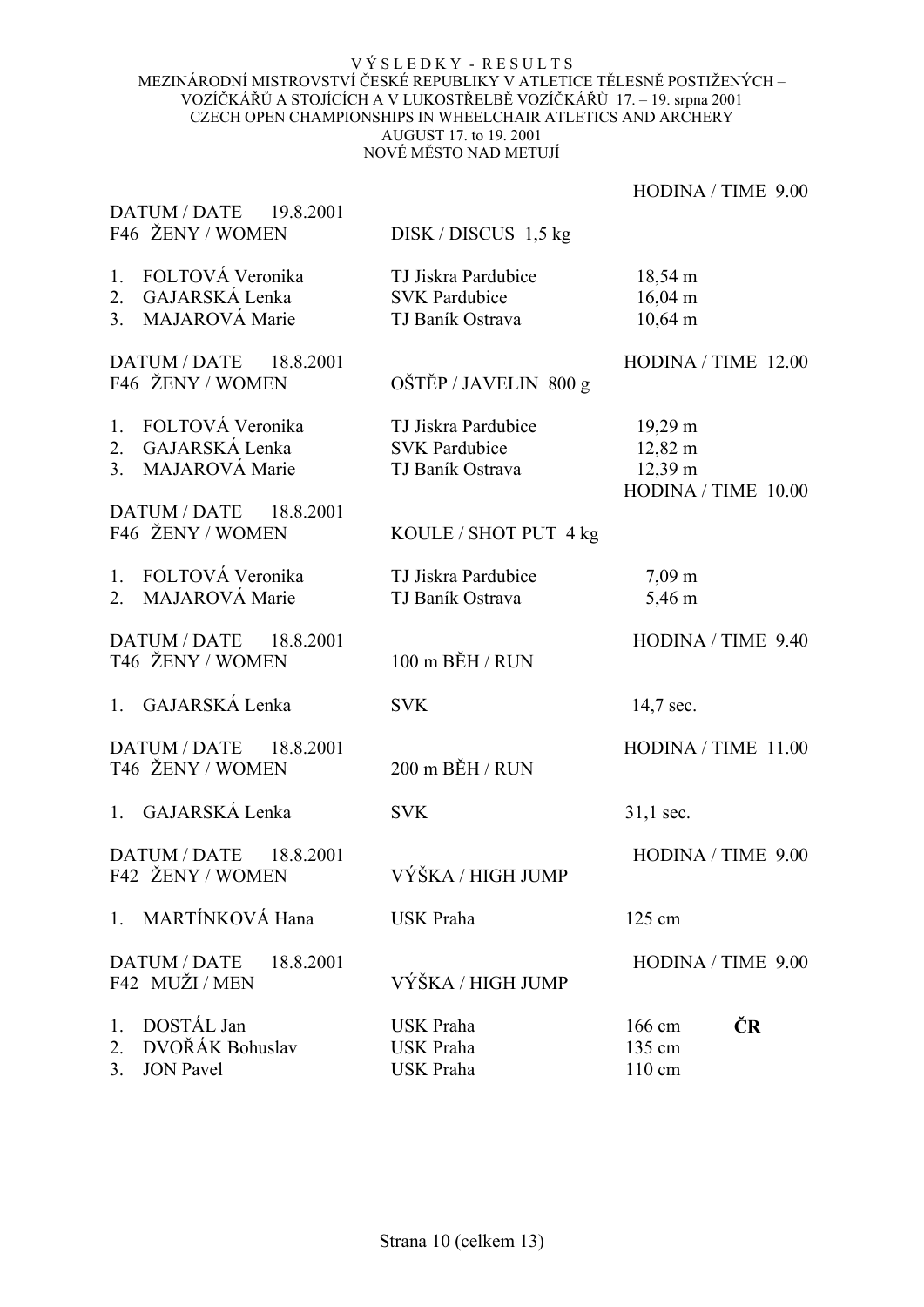## Konečné výsledky / Final Results **Muži ARW1 - Reflexní luk / Men ARW1 - Recurve Division**

| Pořadí<br>Rank | Jméno<br><b>Name</b>                     |      | Kvalifikace<br> Qualification  1/32  1/16  1/8  1/4  1/2  Final |  |  |  |                 |
|----------------|------------------------------------------|------|-----------------------------------------------------------------|--|--|--|-----------------|
|                | $ \text{\r{S}ebek Zden\n{Ek}} NMM  1300$ |      |                                                                 |  |  |  |                 |
|                | Bartoš Petr                              | LBC. | 11081                                                           |  |  |  | 10 <sup>o</sup> |

## Konečné výsledky / Final Results **Muži k. FITA - Reflexní luk / Men FITA S. - Recurve Division**

| Pořadí<br>Rank | Jméno<br><b>Name</b> |             | Kvalifikace<br>Qualification 1/32 1/16 1/8 1/4 1/2 Final |   |  |                 |    |    |
|----------------|----------------------|-------------|----------------------------------------------------------|---|--|-----------------|----|----|
| 1              | Čáp Vladimír         | NMM 509     |                                                          |   |  | 72              | 74 | 77 |
| $\overline{2}$ | Lukešová Iva         | NMM 349     |                                                          | 3 |  | 0               | 47 | 37 |
| $\mathbf{3}$   | Motyčka Ladislav LBC |             | 362                                                      | 2 |  | $\vert 0 \vert$ | 40 | 10 |
| 4              | Švach Josef          | <b>LTV</b>  | 341                                                      | 4 |  | 45              | 26 | Ю  |
| 5              | Pešek Vladislav      | LBC         | 266                                                      | 5 |  | 33              |    |    |
| 6              | Mrtková Jarmila      | NMM 161     |                                                          | 8 |  | 18              |    |    |
| 7              | Kadlecová Jitka      | $ NMM $ 209 |                                                          | 7 |  | $\vert 0 \vert$ |    |    |
| 7              | Macíček Libor        | <b>BRN</b>  | 234                                                      | 6 |  | l0              |    |    |

# Konečné výsledky / Final Results **Ženy k. FITA - Reflexní luk / Women FITA S. - Recurve Division**

| Pořadí<br>Rank | Jméno<br><b>Name</b>   | Kvalifikace<br>$\ $ Qualification $\ 1/32\ 1/16\ 1/8\ 1/4\ 1/2\ $ Final |  |  |  |  |
|----------------|------------------------|-------------------------------------------------------------------------|--|--|--|--|
|                | Vyšohlíd Libor NMM 363 |                                                                         |  |  |  |  |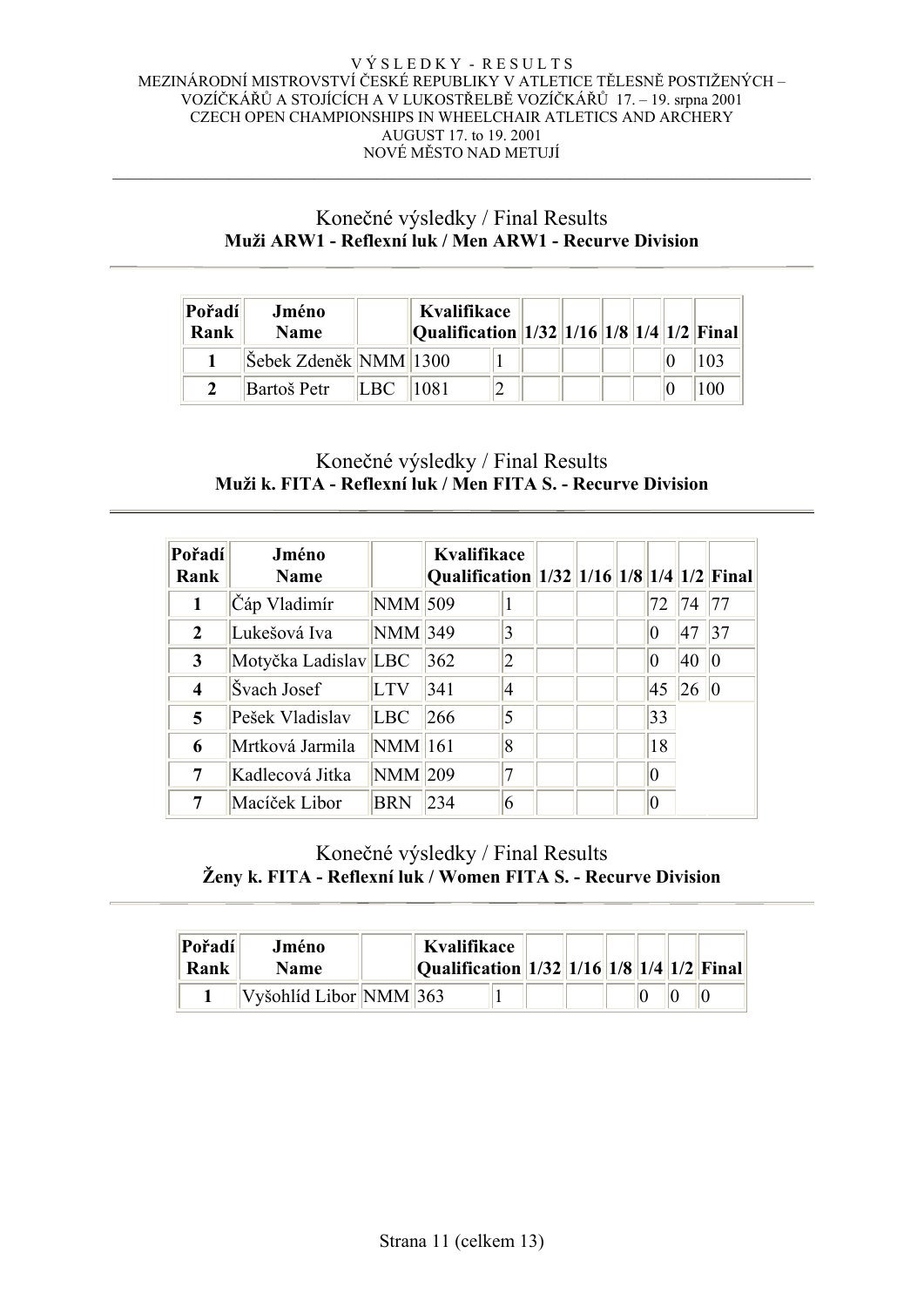### Konečné výsledky / Final Results **Muži ARW2 - Reflexní luk / Men ARW2 - Recurve Division**

| Pořadí<br>Rank | Jméno<br><b>Name</b>  |                | Kvalifikace<br>$\vert$ Qualification $\vert\vert$ 1/32 $\vert\vert$ 1/16 $\vert\vert$ 1/8 $\vert\vert$ 1/4 $\vert\vert$ 1/2 $\vert\vert$ Final |                |  |     |    |     |
|----------------|-----------------------|----------------|------------------------------------------------------------------------------------------------------------------------------------------------|----------------|--|-----|----|-----|
|                | Stylianou Andreas CYP |                | 955                                                                                                                                            |                |  |     | 83 | 85  |
| 2              | Klich Jiří            | NMM 1023       |                                                                                                                                                |                |  |     |    | 175 |
| 3              | Lappas Petros         | <b>CYP</b>     | 897                                                                                                                                            | $\overline{4}$ |  | 172 | 88 | 82  |
| 4              | Popelka Oldřich       | NMM 899        |                                                                                                                                                | 3              |  |     |    | 77  |
|                | Novotný Aleš          | <b>NMM 844</b> |                                                                                                                                                | 5              |  | 62  |    |     |

# Konečné výsledky / Final Results **Ženy ARW2 - Reflexní luk / Women ARW2 - Recurve Division**

| Pořadí<br>Rank | Jméno<br><b>Name</b>  |                | Kvalifikace<br>Qualification 1/32 1/16 1/8 1/4 1/2 Final |   |  |  |    |    |
|----------------|-----------------------|----------------|----------------------------------------------------------|---|--|--|----|----|
|                | Černá Miroslava   LBC |                | 1098                                                     |   |  |  |    | 80 |
|                | Kuncová Lenka         | <b>NMM</b> 967 |                                                          | 2 |  |  |    | 73 |
|                | Bobek Jiří            | <b>TEP</b>     | 664                                                      | 3 |  |  | 38 | 48 |
| 4              | Bobková Naďa          | <b>TEP</b>     | 506                                                      |   |  |  |    | 43 |
|                | Špidlen Miroslav LBC  |                | 543                                                      | 4 |  |  |    |    |